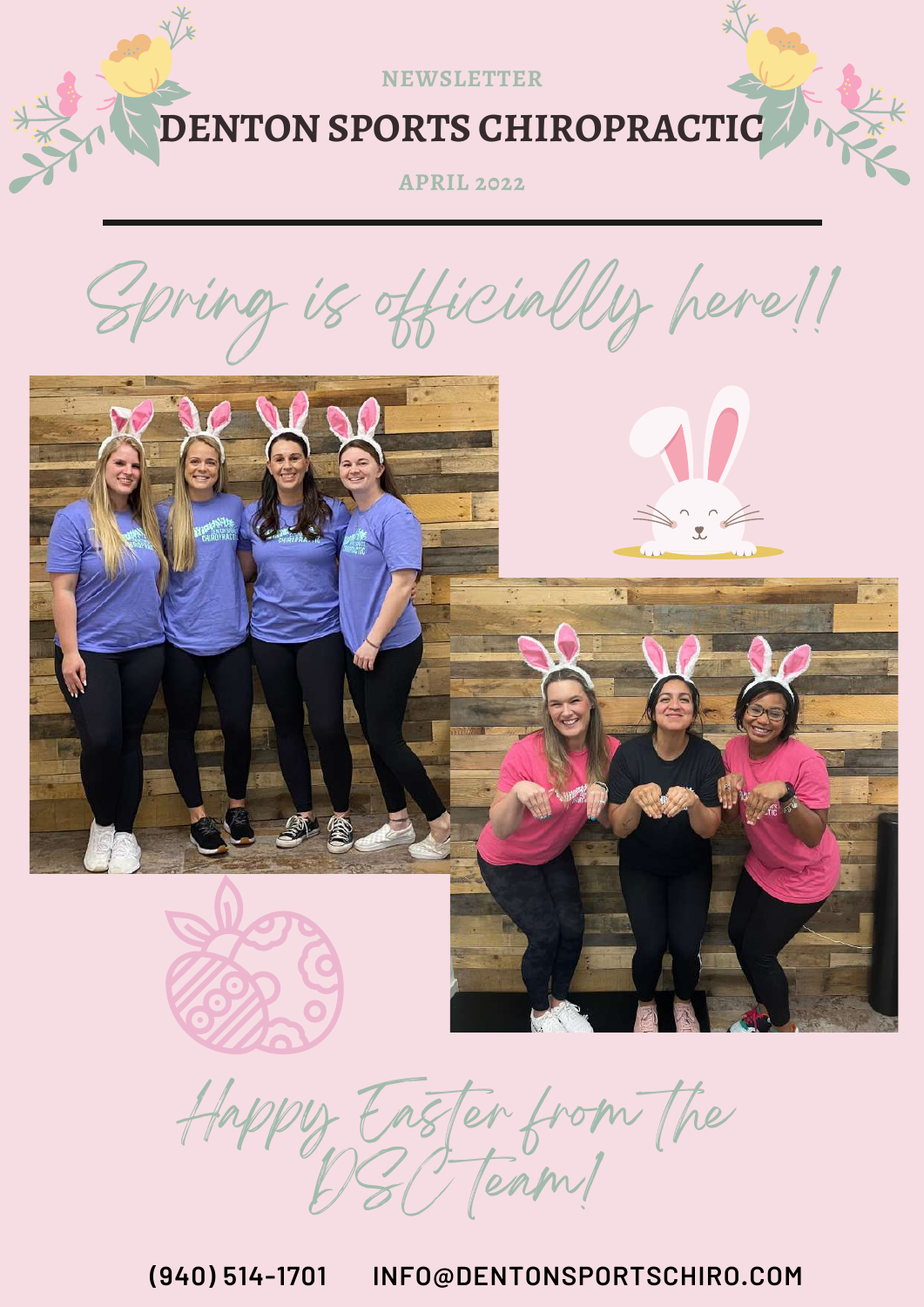**It's that time of year again....**



### **HELP US REGAIN OUR BEST OF DENTON TITLE!**

Mark your calendars! Best of Denton nominations run April 15 – May 14. You can find us under the Healthy Living category for Best Chiropractic Clinic. Thank you for your continued support!





Many of you have tried **sound wave therapy** with our new **PiezoWave2** and are loving the results!

**Want to save on PiezoWave2 treatments?**

Pair it with your next chiropractic appointment or snag a 6-pack!

**Solo Session: \$50 Paired Session: \$30 6 Session Package: \$210**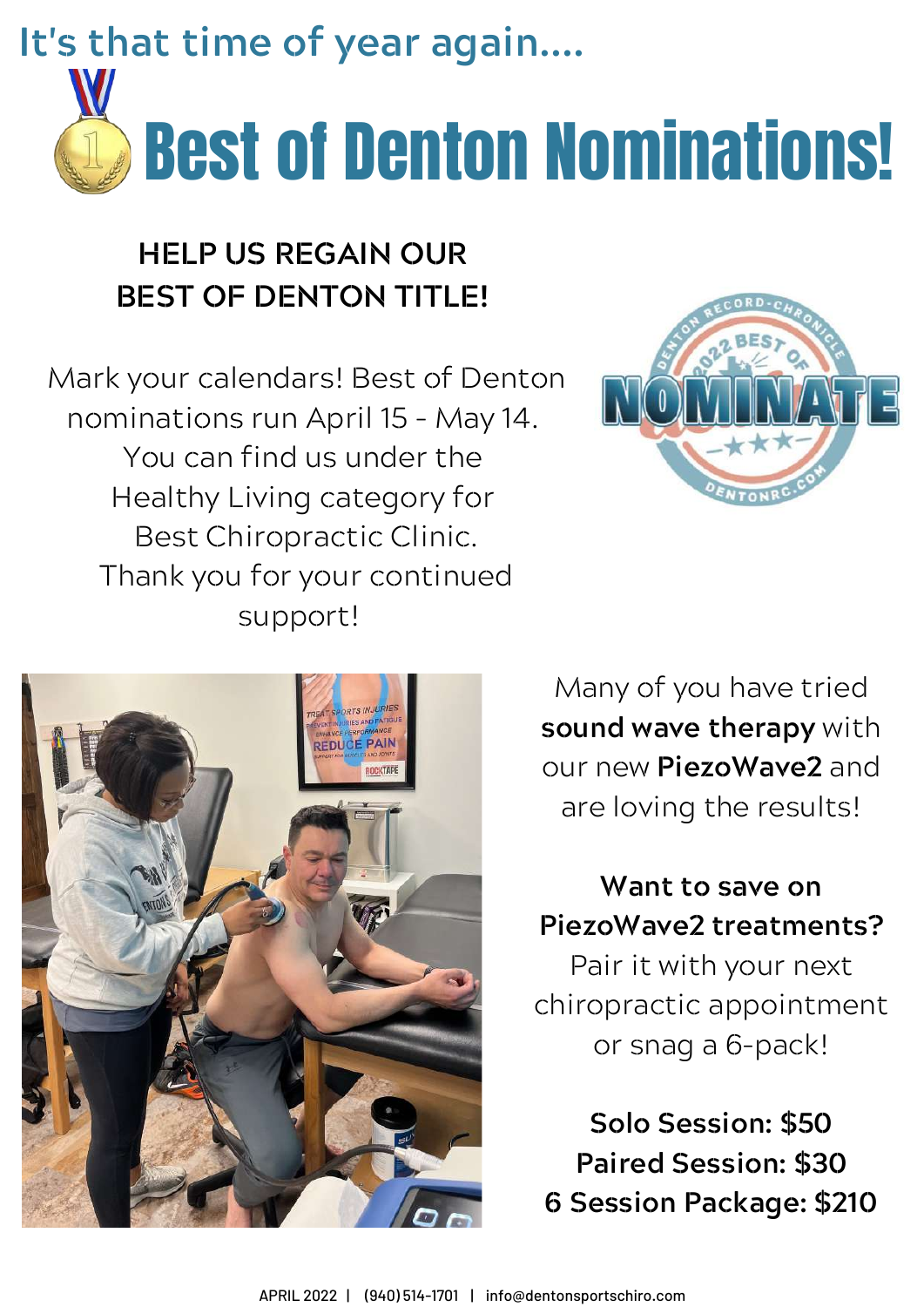### **ATHLETE SPOTLIGHT OF THE MONTH: LANDON TURRUBIARTE**



**If it pertains to your sport, which events are your specialty/favorite?** My favorites are the 100K to 100M distances. I'm not that fast, but I enjoy the grind of longer distances races.

#### **What is your favorite form of recovery and self care to stay healthy while competing?**

Sleep! My best training blocks and recovery from races are always directly aligned to my sleep efficiency.

#### **What is your favorite food?**

Pizza-hands down. I could eat it three times a day without a doubt.



**What sport do you compete in?** Trail running

**What are your top goals for this season?** I'm taking on a trail race series this summer, which will be a first for me, before heading into other fall races.



**What is your favorite thing about visiting DSC?**

The attention to detail from the staff is second to none. I feel like the focus is on preventive care and catching imbalances early before there is a problem. I can go to one place and know they are staying current in practice and technology to keep me in the best position possible from training to race day.



APRIL 2022 | (940) 514-1701 | info@dentonsportschiro.com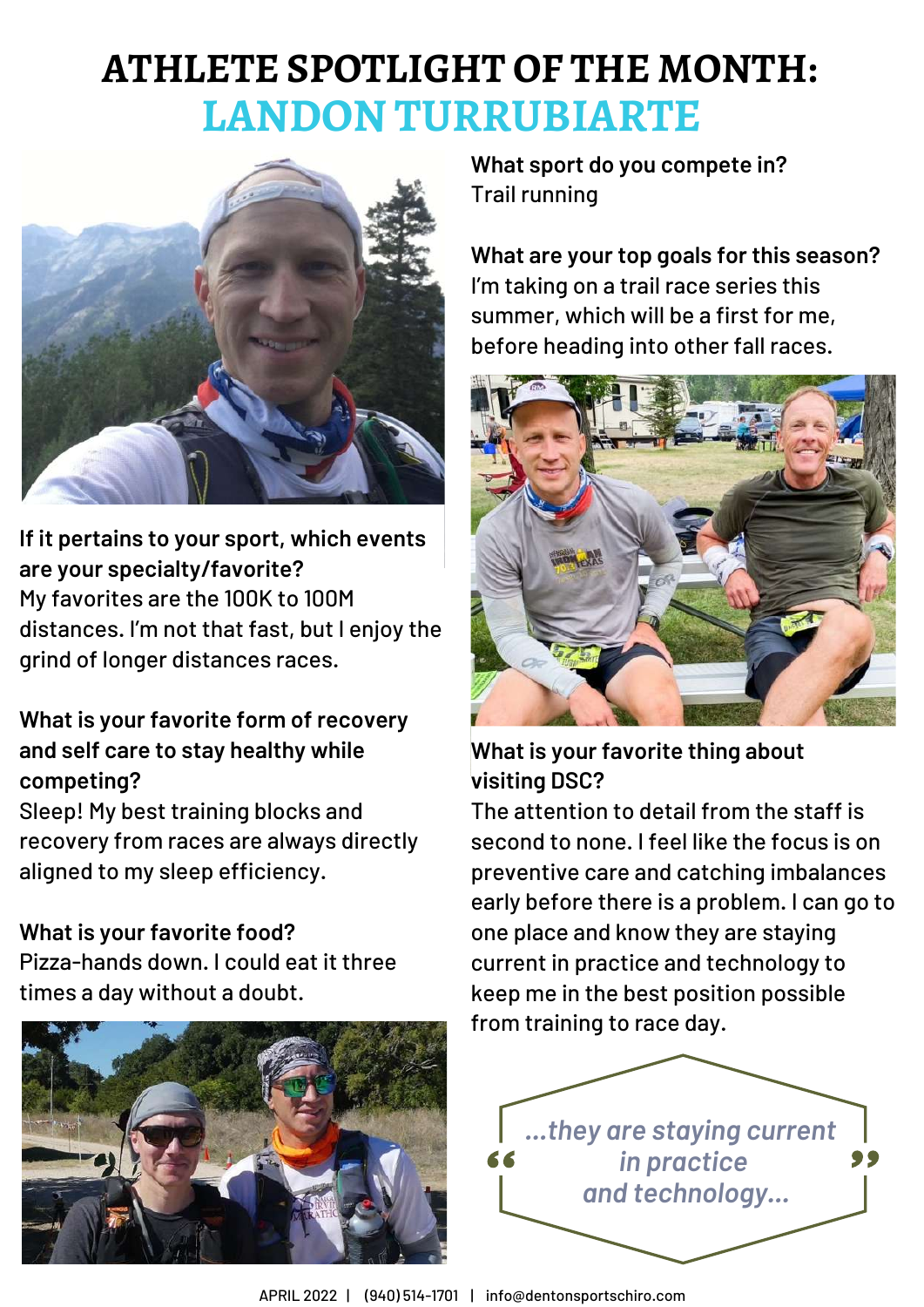

### **Supplement Spotlight:**





**D-Hist** is a natural supplement created for sinuses and seasonal allergies. **D-Hist** helps the respiratory and immune systems by clearing nasal passages and balancing hypersensitivity.

Looking for a **natural alternative** to combat your allergies? **Snag your bottle of D-Hist at the front desk!**



# **Corrective Exercise 101**

### **What in the World is Corrective Exercise?!**

Corrective Exercise is a training technique that leverages an understanding of anatomy, kinesiology, and biomechanics to pinpoint the root cause of muscle imbalances and faulty movement patterns in the body. Less-than-ideal movement patterns lead to issues with posture, balance, pain, total body coordination, and athletic performance. Appointments now available at DSC! Call or schedule online!